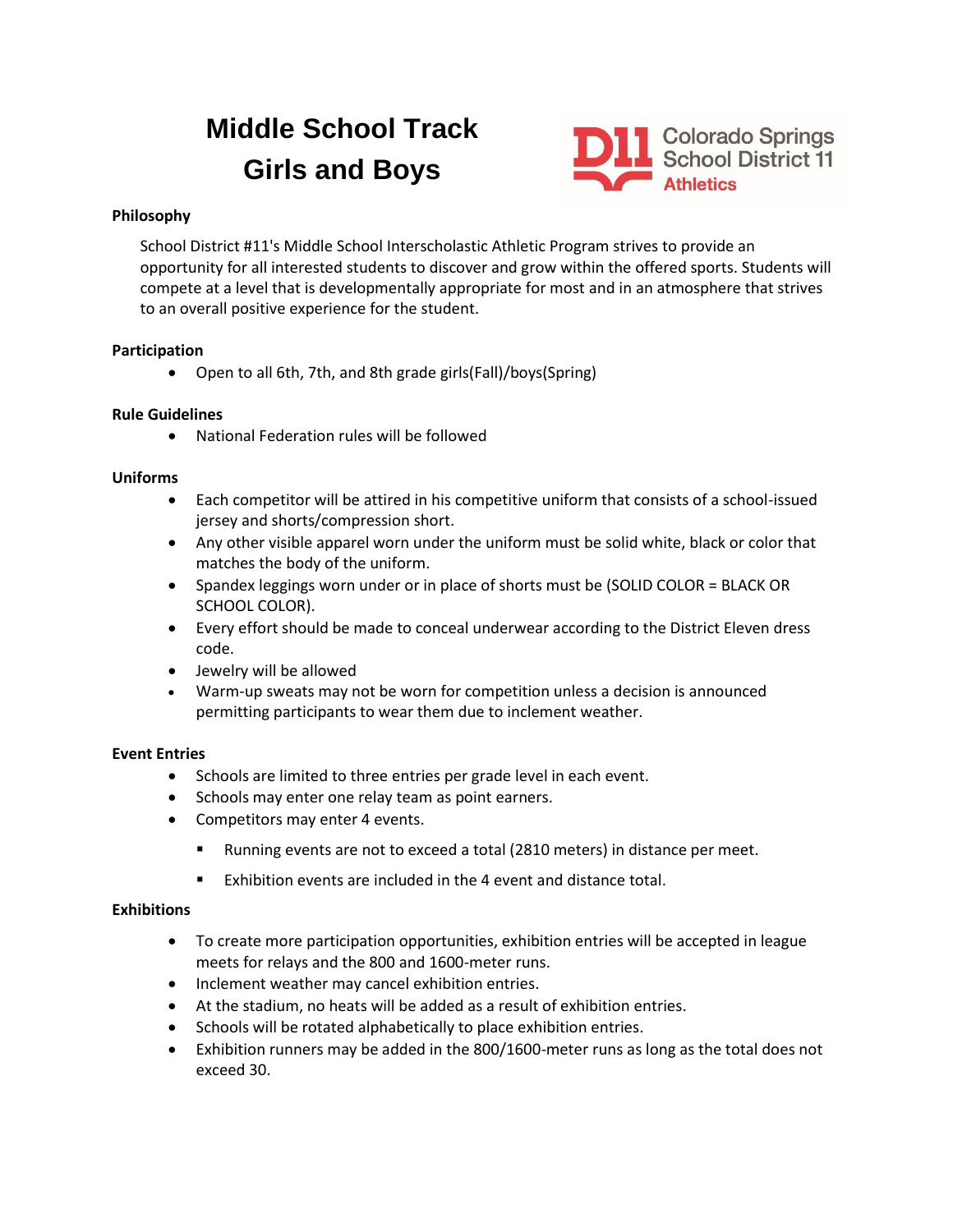#### **Relays**

- To add a "B" exhibition relay team, all "A" relays must be filled in that grade level.
- Meet officials may choose to combine any grade (6, 7, 8) levels in running events if the number of entries will allow it.

#### **Records**

• Records will be established for the District Classic Meet (prelims and finals) held in Garry Berry Stadium.

# **Classics**

- In the District Classic, running events are not to exceed a total of (2810 meters) in distance per day.
- During the District Classic Meet, all grades will be allowed a maximum of four throws in the shot put or four jumps in the triple and long jump events. This eliminates the need for prelims and finals. All throws and jumps must be completed during the designated open pit time for that grade level.

# **Events**

| Girls                                       | <b>Boys</b>                                 |
|---------------------------------------------|---------------------------------------------|
| <b>Running Events</b>                       | <b>Running Events</b>                       |
| Medley relay                                | Medley relay                                |
| 100 Hurdles                                 | 110 Hurdles                                 |
| 100 Dash                                    | 100 Dash                                    |
| 4 X 200 Relay                               | 4 X 200 Relay                               |
| 1600 Run                                    | 1600 Run                                    |
| 4 X 100 Relay                               | 4 X 100 Relay                               |
| 400 Dash                                    | 400 Dash                                    |
| 300 Hurdles                                 | 300 Hurdles                                 |
| 800 Run                                     | 800 Run                                     |
| 200 Dash                                    | 200 Dash                                    |
| 4 X 400 relay                               | 4 X 400 relay                               |
| <b>Field Events</b>                         | <b>Field Events</b>                         |
| High jump, Long jump, Shot put, Triple jump | High jump, Long jump, Shot put, Triple jump |

\*Relay teams will be by grade level.

Open Pit time is 45 minutes for regular season meets and 1 hour for the District Classic.

# **Field Event Specifics**

- Girls Shot Put  $6^{\text{th}}$  = 6 pound, 7<sup>th</sup> & 8<sup>th</sup> = 8 pound
- Boys Shot Put  $6^{th}$  = 6 pound,  $7^{th}$  = 8 pound,  $8^{th}$  = 10 pound
- Girls High Jump starting height  $-6^{\text{th}} = 3'4''$ ,  $7^{\text{th}} = 3'6''$ ,  $8^{\text{th}} = 3'8''$ 
	- o 2" increases until there are 5 remaining then 1" increases